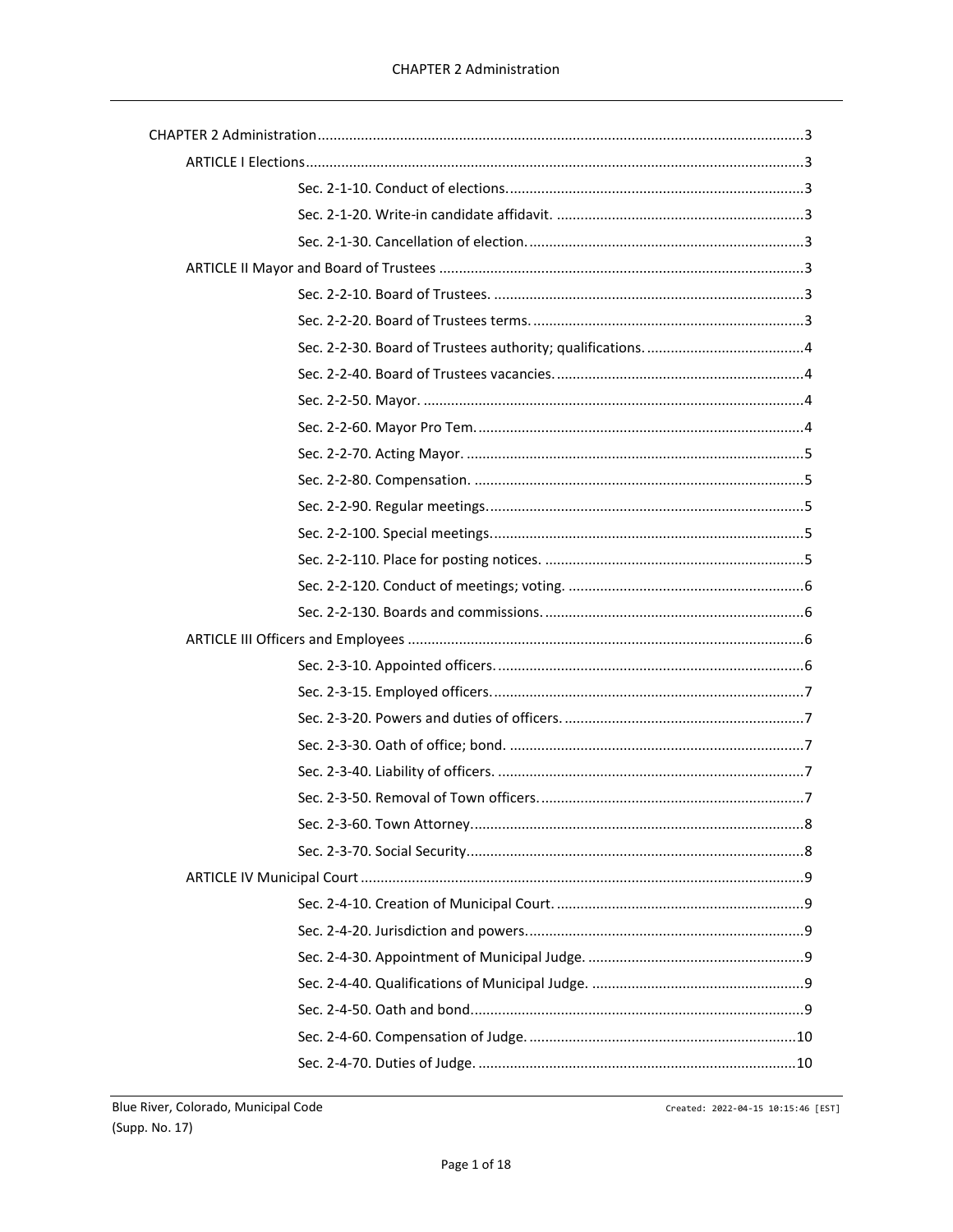| Sec. 2-6-100. Effective date of Planning and Zoning Commission decision. 15 |  |
|-----------------------------------------------------------------------------|--|
| Sec. 2-6-110. Appeal of final Planning and Zoning Commission decision. 16   |  |
|                                                                             |  |
|                                                                             |  |
|                                                                             |  |
|                                                                             |  |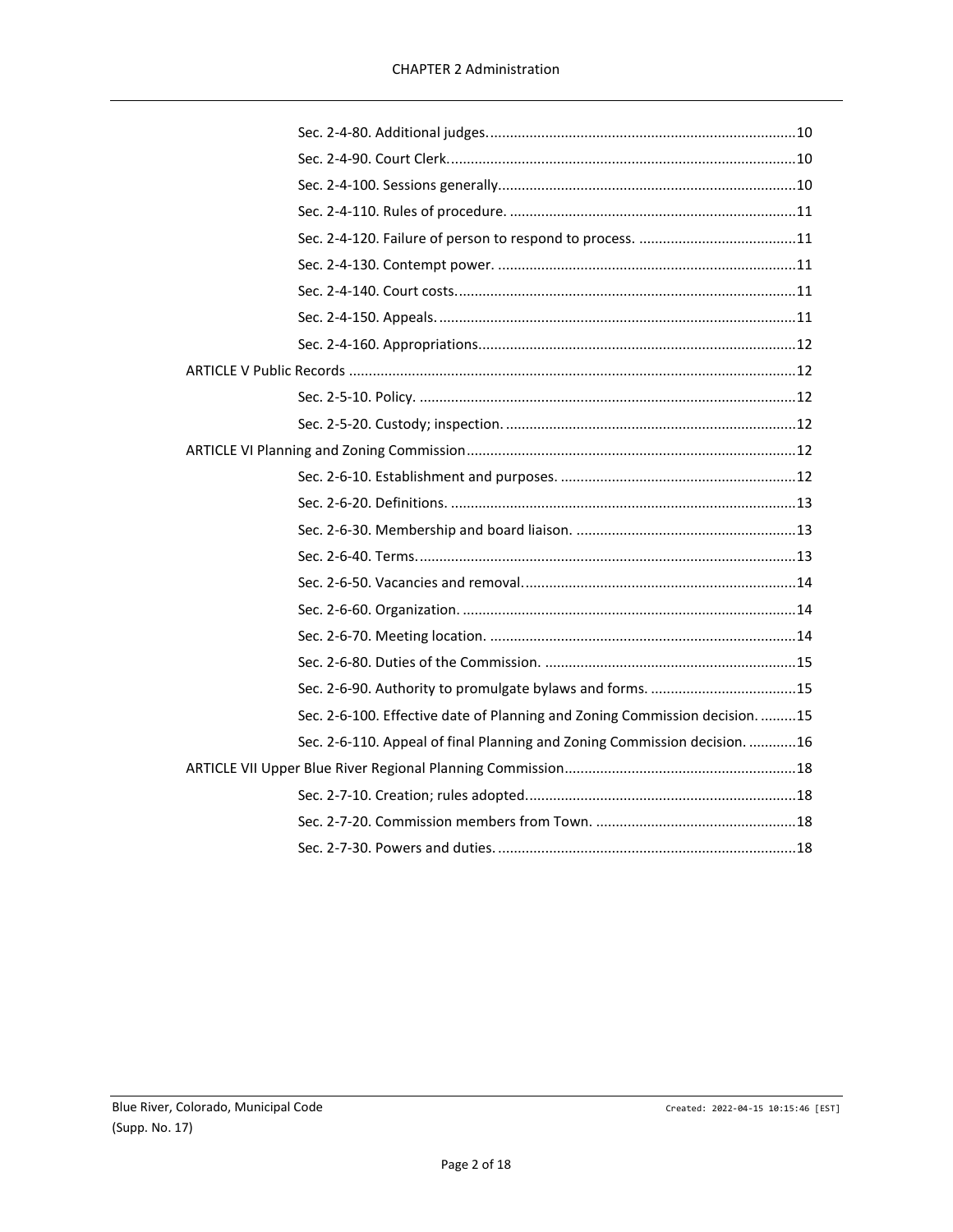# **CHAPTER 2 Administration**

## *ARTICLE I Elections*

## <span id="page-2-2"></span><span id="page-2-1"></span><span id="page-2-0"></span>**Sec. 2-1-10. Conduct of elections.**

All elections shall be held and conducted in accordance with the Colorado Municipal Election Code of 1965. The Town may by ordinance determine to follow all or part of the provisions of the Uniform Election Code for any election.

## <span id="page-2-3"></span>**Sec. 2-1-20. Write-in candidate affidavit.**

Pursuant to the provisions of Section 31-10-306, C.R.S., no write-in vote for any municipal office shall be counted unless an affidavit of intent has been filed with the Town Clerk by the person whose name is written in prior to sixty-four (64) days before the day of the election indicating that such person desires the office and is qualified to assume the duties of that office if elected. In the event that the Town by ordinance determines to follow all or part of the Uniform Election Code, the deadline for filing affidavits for write-in candidates shall be as set forth in the Uniform Election Code.

(Prior code 1-9-1; Ord. 06-01 §1, 2006; Ord. No. 2020-08, § 2, 3-11-2020)

## <span id="page-2-4"></span>**Sec. 2-1-30. Cancellation of election.**

- (a) Pursuant to Section 31-10-507, C.R.S., if the only matter before the voters is the election of persons to office and if at the close of business on the nineteenth day before the election, there are not more candidates than offices to be filled at such election, including candidates filing affidavits of intent as required by Section 2-1- 20 above, the Town Clerk shall certify such fact to the Board of Trustees and it shall hold a meeting and may cancel the election and by resolution declare the candidates elected.
- (b) Notice of such cancellation shall be published, if possible, and notice of such cancellation shall be posted at each polling place and in not less than one (1) other public place.

<span id="page-2-5"></span>(Prior code 1-9-2; Ord. 06-01 §1, 2006)

# *ARTICLE II Mayor and Board of Trustees*

## <span id="page-2-6"></span>**Sec. 2-2-10. Board of Trustees.**

The Board of Trustees shall consist of six (6) Trustees and the Mayor. Trustees shall be elected to serve terms of four (4) years.

## <span id="page-2-7"></span>**Sec. 2-2-20. Board of Trustees terms.**

At the April 4, 1972 election, six (6) Trustees shall be elected. The three (3) candidates for Trustee receiving the highest number of votes shall be elected for four-year terms, and the three (3) candidates for Trustee receiving the next highest number of votes shall be elected for two-year terms. In the event of a tie, the decision shall be made by lot.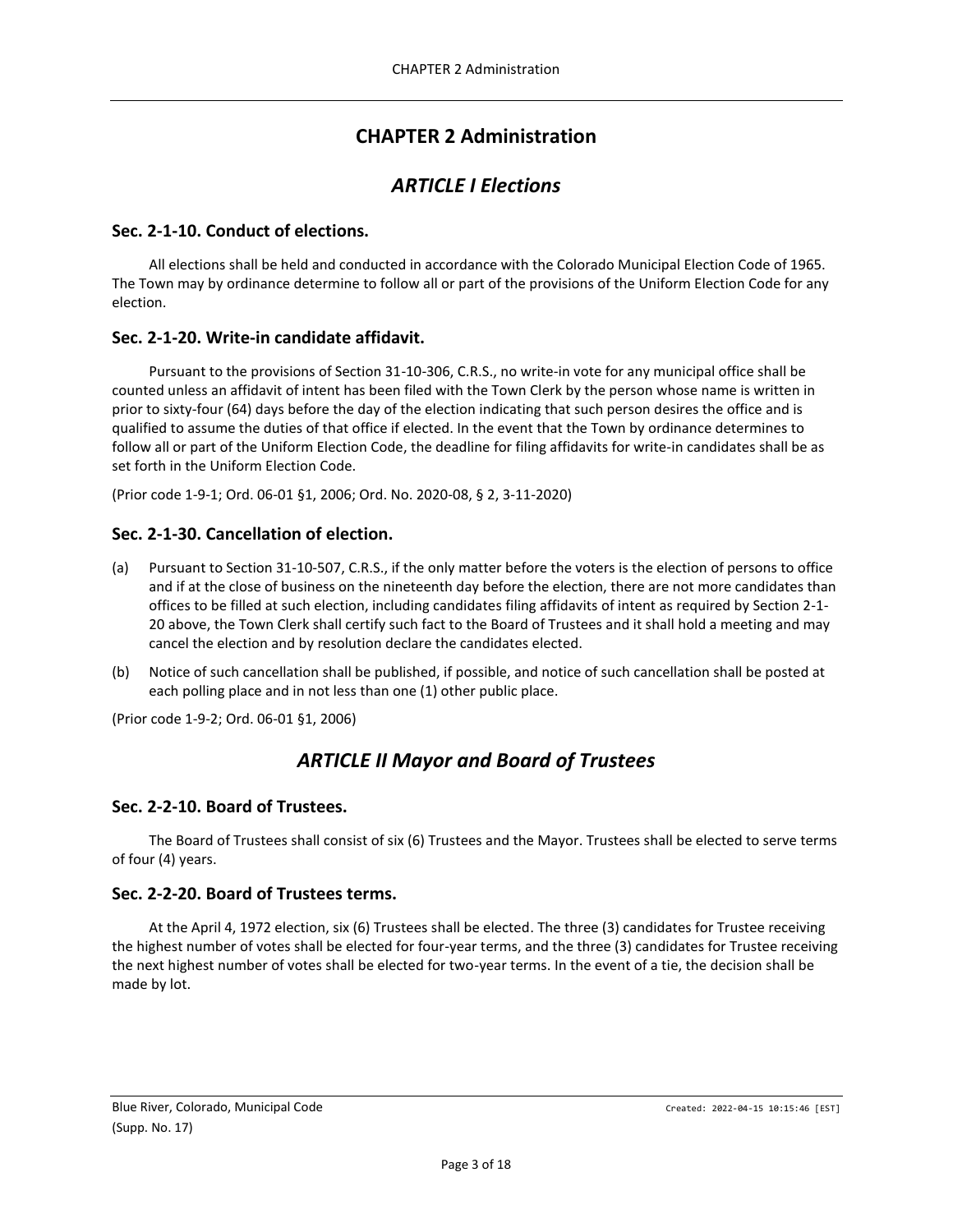## <span id="page-3-0"></span>**Sec. 2-2-30. Board of Trustees authority; qualifications.**

- (a) Authority. The Board of Trustees shall constitute the legislative body of the Town, shall have the power and authority, except as otherwise provided by statute, to exercise all power conferred upon or possessed by the Town, and shall have the power and authority to adopt such laws, ordinances and resolutions as it shall deem proper in the exercise thereof.
- (b) Qualifications. Each Trustee shall be a resident of the Town and a registered elector therein. If any Trustee shall move from or become, during the term of his or her office, a nonresident of the Town, he or she shall be deemed thereby to have vacated his or her office.

(Ord. 06-01 §1, 2006)

#### <span id="page-3-1"></span>**Sec. 2-2-40. Board of Trustees vacancies.**

The Board of Trustees shall have power, by appointment, to fill all vacancies on the Board or in any other elected office, and the person so appointed shall hold office until the next regular election and until his or her successor is elected and qualified. If the term of the person creating the vacancy was to extend beyond the next regular election, the person elected to fill the vacancy shall be elected for the unexpired term. The Board of Trustees also has the power to fill a vacancy on the Board or in any other elective office of the Town by ordering an election to fill the vacancy until the next regular election and until a successor has been elected and qualified. If a vacancy on the Board or in such other elective office is not filled by appointment or an election is not ordered within sixty (60) days after the vacancy occurs, the Board of Trustees shall order an election, subject to the Municipal Election Code, to be held as soon as practicable to fill the vacancy until the next regular election and until a successor has been elected and qualified. Where a vacancy exists in the office of Trustee, and a successor is to be elected at the next election to fill the unexpired term, the three (3) candidates for Trustee receiving the highest number of votes shall be elected to four-year terms, and the candidate receiving the next highest number of votes, in descending order, shall be elected to fill the unexpired term.

## <span id="page-3-2"></span>**Sec. 2-2-50. Mayor.**

- (a) At the April 4, 1972 election, and at the regular election every four (4) years thereafter, a Mayor shall be elected to serve a four-year term. The Mayor shall meet the same qualifications as a Trustee and, in the event of a vacancy in the office of Mayor, such vacancy shall be filled in the same manner as a vacancy in the office of Trustee, as set forth in Section 2-2-40 above.
- (b) The Mayor shall preside over all meetings of the Board of Trustees and shall perform such duties as may be required of him or her by statute or ordinance. Insofar as is required by statute and for all ceremonial purposes, the Mayor shall be the executive head of the Town.
- (c) The Mayor shall execute and authenticate by his or her signature all bonds, warrants, contracts and instruments of and concerning the business of the Town, as the Trustees or any statutes or ordinances may require.
- (d) Except as may be required by statute, the Mayor shall exercise only such powers as the Trustees shall specifically confer upon him or her.

(Prior code 1-5-1; Ord. 06-01 §1, 2006)

#### <span id="page-3-3"></span>**Sec. 2-2-60. Mayor Pro Tem.**

At its first meeting following each biennial election, the Board of Trustees shall choose one (1) of the Trustees as Mayor Pro Tem. In the absence of the Mayor from any meeting of the Board of Trustees, during the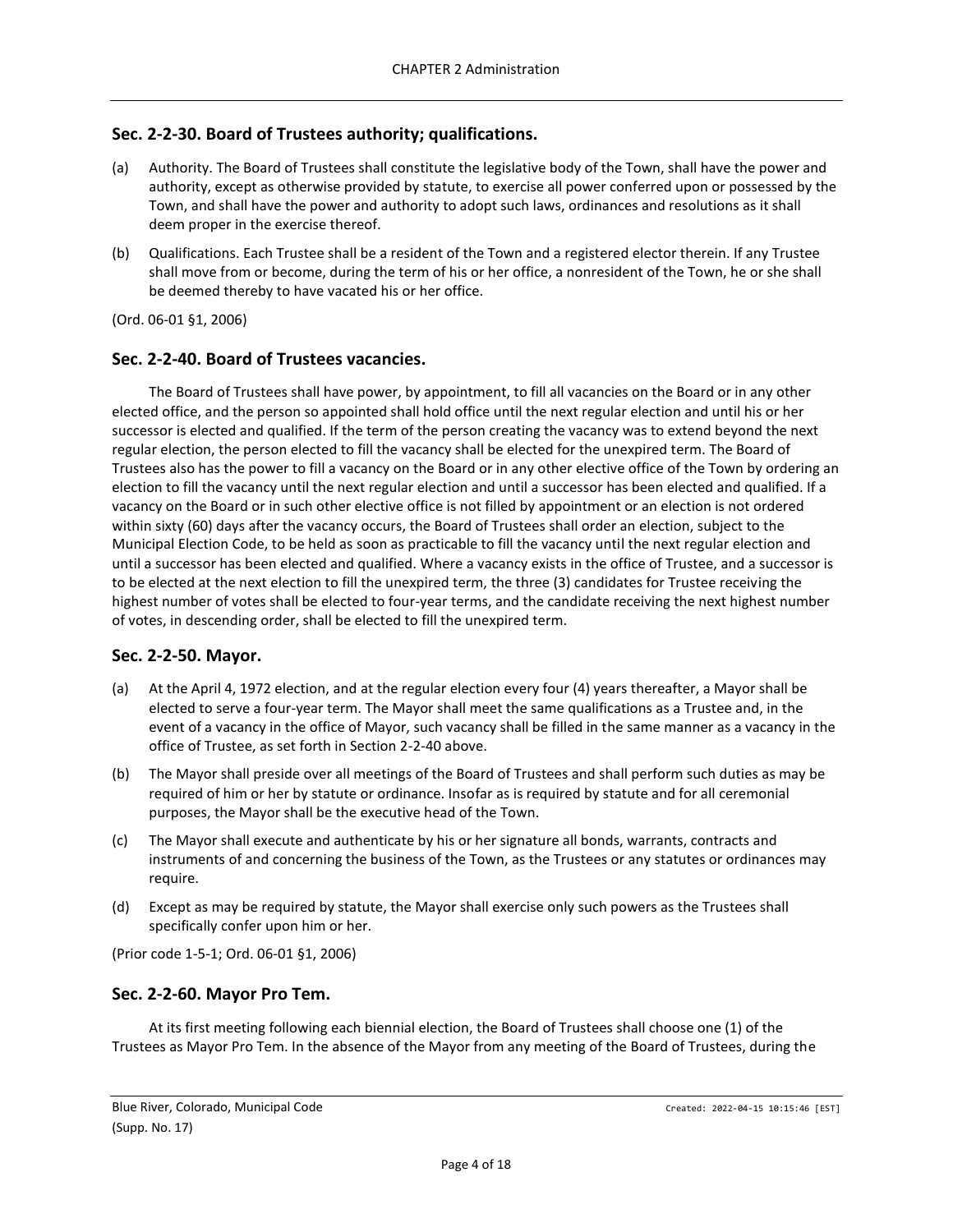absence of the Mayor from the Town or during the inability of the Mayor to act, the Mayor Pro Tem shall perform the duties of the Mayor.

#### <span id="page-4-0"></span>**Sec. 2-2-70. Acting Mayor.**

In the event of the absence or disability of both the Mayor and the Mayor Pro Tem, the Trustees may designate another Trustee to serve as acting Mayor during such absence or disability.

## <span id="page-4-1"></span>**Sec. 2-2-80. Compensation.**

- (a) The Mayor shall receive three hundred dollars (\$300.00) per month as compensation.
- (b) The Trustees shall each receive one hundred fifty dollars (\$150.00) per month as compensation.
- (c) The compensation paid to any member of the Board of Trustees, including the Mayor, shall not be increased or diminished for the term of office for which he or she has been elected or appointed. Any Mayor or Trustee who has resigned or vacated an office prior to the end of his or her elective or appointed term shall not be eligible to election or reappointment to the same during such term if the rate of compensation has been increased.

(Prior code 1-5-1; Ord. 06-01 §1, 2006)

#### <span id="page-4-2"></span>**Sec. 2-2-90. Regular meetings.**

The regular meetings of the Board of Trustees shall be held on the third Tuesday of each month at the Town Hall at 6:00 p.m., except on legal holidays, when no meeting shall be held; provided, however, that in the event the Board of Trustees determines it is necessary to schedule a meeting at a different time, the Board shall provide notice to the public within twenty-four (24) hours of any rescheduled or newly scheduled meeting, consistent with Section 24-6-402(2)(c), C.R.S., and consistent with Section 2-2-110 of this Chapter. Said meetings shall be open to the public.

#### <span id="page-4-3"></span>**Sec. 2-2-100. Special meetings.**

- (a) Any four (4) members of the Board of Trustees may call special meetings by written notice to each member of the Board of Trustees, personally served or left at the member's usual place of residence by the Town Clerk, at least forty-eight (48) hours in advance of the meeting.
- (b) The Board of Trustees at any duly convened meeting may, by majority vote, call a special meeting for a future date. Notice of such meeting shall be given to any member of the Board of Trustees not in attendance.
- (c) Should the Board of Trustees convene for a special meeting pursuant to a request of an interested party for the purpose of accommodating time constraints of said interested party, the Board of Trustees may, in its discretion, assess fees for the special meeting against the interested party. The Board of Trustees may, from time to time by resolution, adopt a schedule of fees which may be assessed for special meetings. Said fees shall reasonably compensate the staff of the Town and the Town Attorney for time spent in preparation for attendance at special meetings.

(Ord. 06-01 §1, 2006)

## <span id="page-4-4"></span>**Sec. 2-2-110. Place for posting notices.**

(a) In accordance with the requirements of Section 24-6-402(2)(c), C.R.S., the Board of Trustees hereby designates the Blue River Town Hall and the old Summit County Courthouse as the locations where notices of meetings may be posted.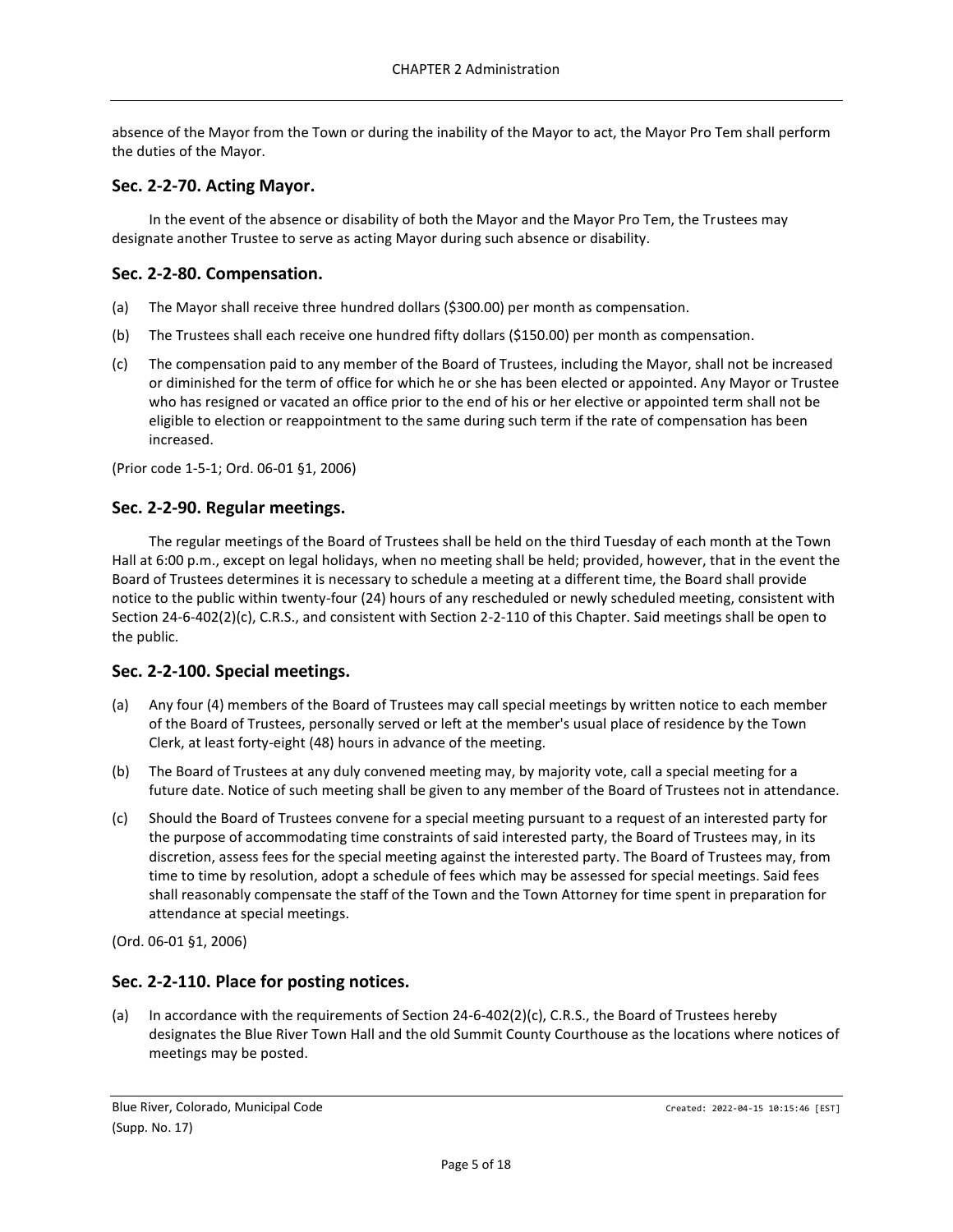(b) The Board of Trustees, by resolution adopted at the first meeting of each calendar year, shall either redesignate the above locations or designate a new location for posting notices of meetings. If, in any calendar year, the Board of Trustees fails to adopt such resolution, the above-designated locations shall be deemed the designated location for such calendar year.

(Prior code 1-5-4; Ord. 08-06 §1, 2008; Ord. 13-06 §1, 2013)

## <span id="page-5-0"></span>**Sec. 2-2-120. Conduct of meetings; voting.**

- (a) Meetings of the Board of Trustees shall be conducted by the Mayor, according to *Robert's Rules of Order, Revised.*
- (b) A majority shall constitute a quorum to do business at all meetings of the Board of Trustees, and each member, including the Mayor, shall vote upon every question put by the Chair unless allowed by the Board of Trustees to abstain. The Mayor shall preside at all meetings of the Board of Trustees and shall have the same voting powers as any member of the Board of Trustees. Upon the taking of any vote, the Town Clerk shall record in the minutes the names of those voting and their votes.
- (c) At the hour appointed for meeting, the members shall be called to order by the Mayor or, in his or her absence, by the Mayor Pro Tem, and the Town Clerk shall proceed to call the roll, note the absentees and announce whether a quorum is present. If a quorum is present, the Board of Trustees shall proceed with the business before it, in the manner and order as established by the Board of Trustees.

(Ord. 06-01 §1, 2006)

#### <span id="page-5-1"></span>**Sec. 2-2-130. Boards and commissions.**

The Board of Trustees shall create and appoint members to such boards and commissions as may now or hereafter exist, including but not limited to the following:

- (1) Board of Zoning Adjustment;
- (2) Planning and Zoning Commission; and
- <span id="page-5-2"></span>(3) Upper Blue River Regional Planning Commission.

## *ARTICLE III Officers and Employees*

#### <span id="page-5-3"></span>**Sec. 2-3-10. Appointed officers.**

- (a) The following officers of the Town shall be appointed by a majority vote of all the members of the Board of Trustees:
	- (1) Town Attorney;
	- (2) Town Clerk;
	- (3) Municipal Judge;
	- (4) Chief of Police; and
	- (5) Town Treasurer.
- (b) Said officers shall hold their respective offices until their successors are duly appointed and qualified. Vacancies shall be filled by appointment of the Board of Trustees.

(Ord. 06-01 §1, 2006; Ord. 06-07 §1, 2006; Ord. No. 19-01, §§ 2, 5, 6-18-2019)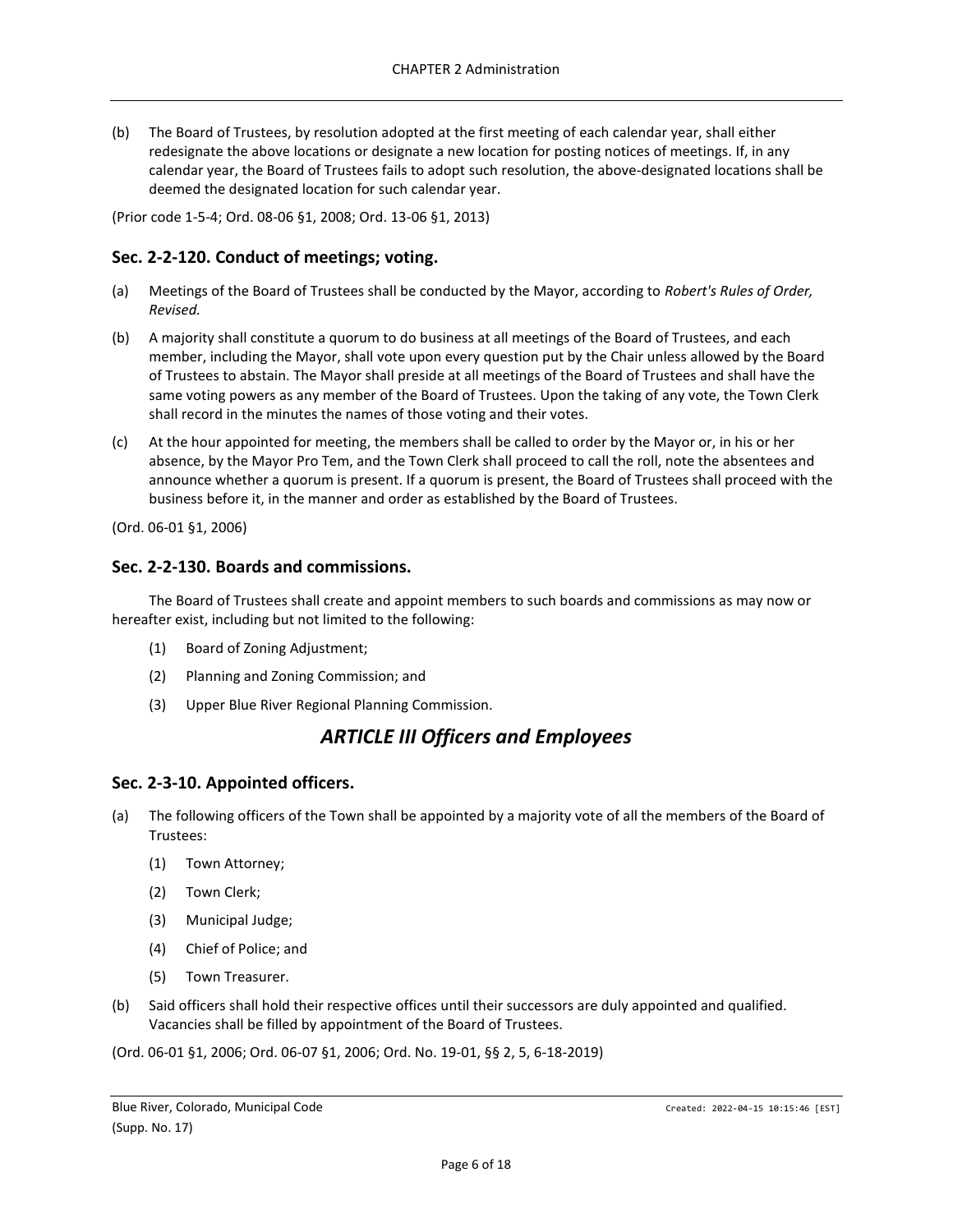## <span id="page-6-0"></span>**Sec. 2-3-15. Employed officers.**

Code Enforcement Officers. Code Enforcement Officers shall have the authority of the Chief of Police but limited to the enforcement of Chapter 16, Zoning; Chapter 18, Building Regulations; Chapter 7, Health, Sanitation and Animals; Chapter 8, Article II, Parking Regulations; Chapter 11, Article III, Goose Pasture Tarn and the Town Park; and Chapter 4, Article III, Accommodations Tax.

#### <span id="page-6-1"></span>**Sec. 2-3-20. Powers and duties of officers.**

Appointed officers of the Town shall have such powers and perform such duties as are now or hereafter may be prescribed by state law and the ordinances of the Town, shall further perform any additional duties required by the Board of Trustees, and shall be subject to the control and orders of the Board of Trustees.

#### <span id="page-6-2"></span>**Sec. 2-3-30. Oath of office; bond.**

- (a) When required by the Board of Trustees, each officer or employee, before entering upon the duties of his or her office, shall take and subscribe to an oath to support the Constitutions and laws of the United States and the State and the ordinances of the Town.
- (b) In all cases where, by law, ordinance or resolution of the Board of Trustees, a bond is required of any such officer, he or she shall make and execute to the Town a bond in such sum as is required, to be approved by the Board of Trustees, conditioned upon the faithful performance of all duties pertaining to such office, the proper care of all money or property of the Town coming into his or her hands and the proper accounting for or delivery of the same.
- (c) The Chief of Police, Town Clerk, Town Treasurer and Municipal Court Clerk shall each be bonded by a surety acceptable to the Town in an amount of five thousand dollars (\$5,000.00). When any or all of the above offices are held by one (1) person, the aggregate amount of the bond for that person shall be five thousand dollars (\$5,000.00).

(Prior code 1-6-1; Ord. 06-01 §1, 2006; Ord. No. 19-01, §§ 2, 5, 6-18-2019)

#### <span id="page-6-3"></span>**Sec. 2-3-40. Liability of officers.**

No provision of this Code designating the duties of any officer or employee shall be so construed as to make such officer or employee liable for any fine or penalty provided for a failure to perform such duty, unless the intention of the Board of Trustees to impose such fine or penalty on such officer or employee is specifically and clearly expressed in the section creating the duty.

## <span id="page-6-4"></span>**Sec. 2-3-50. Removal of Town officers.**

- (a) Cause for removal. By a majority vote of all members of the Board of Trustees, the Mayor, Town Clerk, Town Treasurer, any member of the Board of Trustees or any other officer of the Town may be removed from office. No such removal shall be made without a charge in writing and an opportunity of hearing being given unless the officer against whom the charge is made has moved out of the limits of the Town. When any elected officer ceases to reside within the limits of the Town, he or she may be removed from office pursuant to this Section. Appointed officers or employees of the Town need not reside within the limits of the Town. A Municipal Judge may be removed during his or her term of office only for cause, as set forth in Section 13-10-105(2), C.R.S.
- (b) Specification of charges. All charges preferred against any such officer of the Town, for any cause or causes specified in the foregoing subsection for the removal of such officer, shall be made in writing to the Board of Trustees and shall clearly specify any such cause or causes of removal.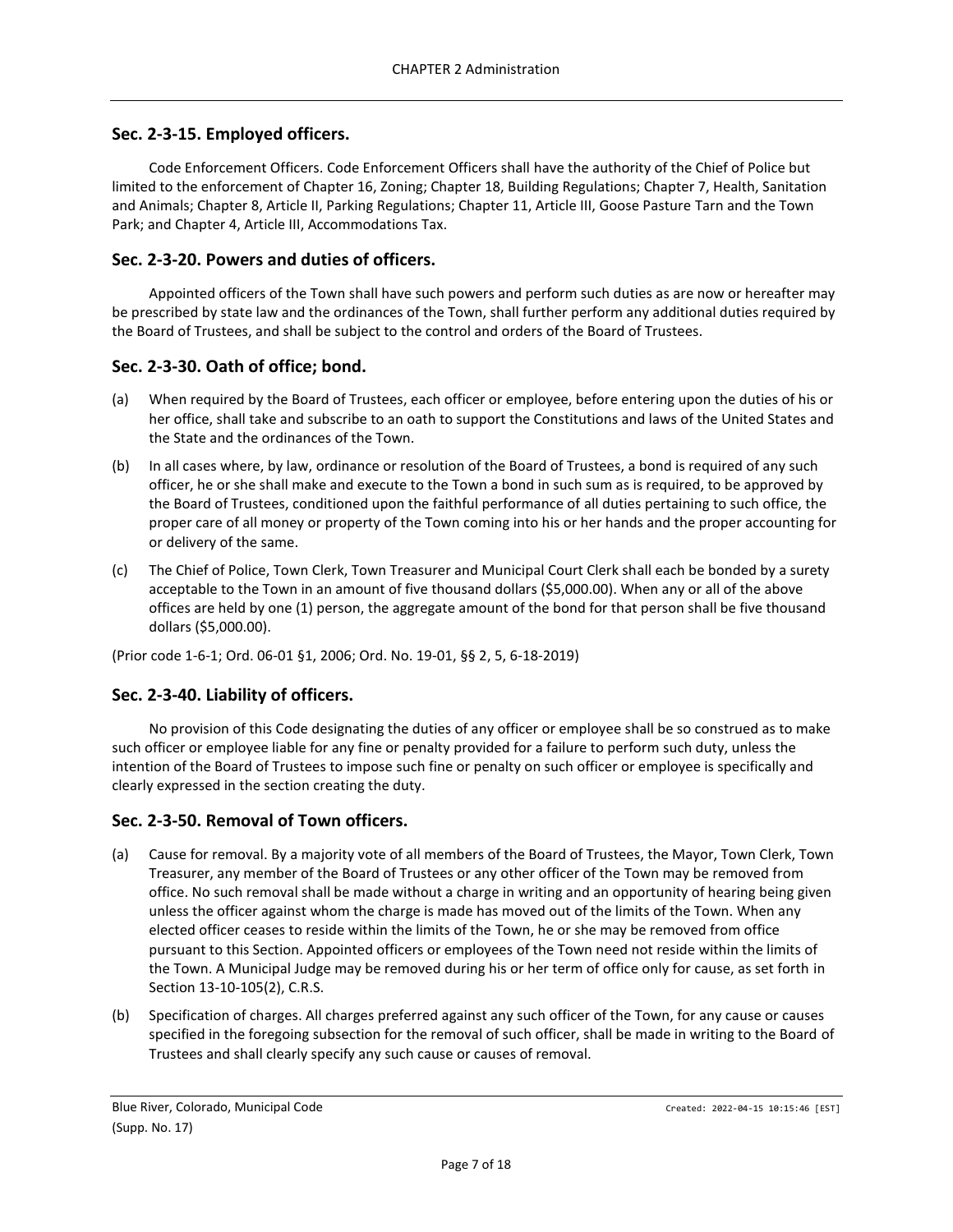- (c) Service of charges and notice of hearing. A copy of such charges and specifications, together with a notice of the time and place of hearing, shall be served upon the accused at least fifteen (15) days before the day of hearing.
- (d) Hearing. At the time and place so set, the Board of Trustees shall meet and proceed according to its rules to hear the evidence against the accused officer, as well as the evidence offered in his or her behalf, adjourning from time to time as may be necessary, until all the evidence shall have been given.
- (e) Decision. Within three (3) days after the evidence shall have been given, the Board of Trustees shall vote by yeas and nays upon each charge and specification separately. The question upon each charge shall be, "Is the accused guilty?" If the Board of Trustees, by a lawful number, finds the accused officer guilty of any specified charge aforesaid, it shall resolve that the accused be removed from office and his or her office declared vacant.
- (f) Appearance by counsel. Upon the trial as aforesaid, the accused shall be heard by himself or herself or by counsel in his or her defense, and the Town may also be represented by counsel in the prosecution of such charges. The Chief of Police, the Mayor or the Town Clerk may serve any paper required to be served by any provisions of this Article.

(Ord. 06-01 §1, 2006; Ord. No. 19-01, §§ 2, 5, 6-18-2019)

## <span id="page-7-0"></span>**Sec. 2-3-60. Town Attorney.**

- (a) Appointment. The Board of Trustees, within thirty (30) days of its first regular meeting after each biennial election, shall appoint some qualified attorney at law as the Town Attorney, in compliance with Section 31-4- 304, C.R.S., and shall fix his or her compensation.
- (b) Duties. The Town Attorney shall perform the following duties:
	- (1) Act as legal advisor to, and be attorney and counsel for, the Board of Trustees and be responsible solely to the Board of Trustees. He or she shall advise any officer or department head of the Town in matters relating to his or her official duties when so requested by the Board of Trustees and shall file with the Town Clerk a copy of all written opinions given by him or her.
	- (2) Prosecute ordinance violations and conduct for the Town cases in Municipal Court.
	- (3) Prepare or review all ordinances, contracts, bonds and other written instruments which are submitted to him or her by the Board of Trustees and promptly give his or her opinion to the legal consequences thereof.
	- (4) Call to the attention of the Board of Trustees all matters of law, and changes or developments therein, affecting the Town.
	- (5) Perform such other duties as may be prescribed for him or her by the Board of Trustees.

(Prior codes 1-7-1, 1-7-2; Ord. 06-01 §1, 2006)

## <span id="page-7-1"></span>**Sec. 2-3-70. Social Security.**

In the opinion of the Board of Trustees, the extension of the social security system to employees and officers of the Town will be of great benefit not only to the employees and officers by providing that said employees and officers may participate in the provision of the old-age and survivors insurance system, but also to the Town by the efficiency of its government.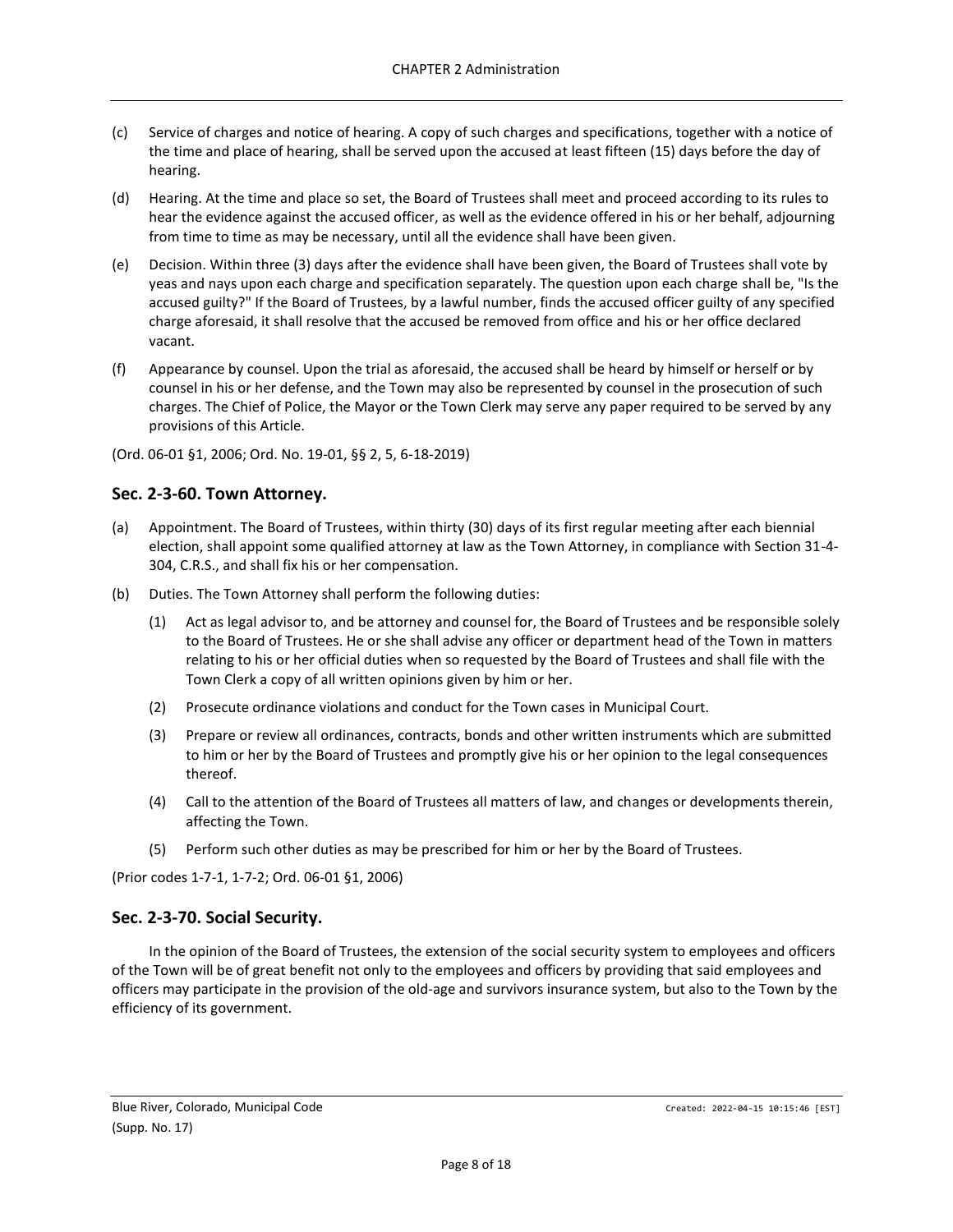# *ARTICLE IV Municipal Court*

## <span id="page-8-1"></span><span id="page-8-0"></span>**Sec. 2-4-10. Creation of Municipal Court.**

- (a) A Municipal Court in and for the Town is hereby created and established pursuant to and governed by the provisions of state law.
- (b) The Municipal Court shall be a qualified municipal court of record, and the presiding Municipal Judge shall provide for the keeping of a verbatim record of the proceedings and evidence at trials by either electric devices or stenographic means.

(Prior codes 1-8-1, 1-8-7; Ord. 06-01 §1, 2006)

## <span id="page-8-2"></span>**Sec. 2-4-20. Jurisdiction and powers.**

- (a) The Municipal Court shall have original jurisdiction of all cases arising under the provisions of this Code and ordinances of the Town, with full power to punish violators thereof by the imposition of such fines and penalties as are prescribed by law, ordinance or court rule. (See also Section 2-4-140.) It shall have the power to assess court costs as provided in Section 2-4-140 of this Chapter in addition to any fines or penalties for any plea entered in the designated courtroom.
- (b) It shall have the power to enforce subpoenas issued by any board, commission, hearing officer or other body or officer of the Town authorized by law or ordinance to issue subpoenas. It shall have authority to issue protection orders to prevent domestic abuse, whether or not such relief could be obtained in a domestic relations action filed in a district court.

(Prior code 1-8-2; Ord. 06-01 §1, 2006)

## <span id="page-8-3"></span>**Sec. 2-4-30. Appointment of Municipal Judge.**

The Municipal Court shall be presided over by a Municipal Judge, appointed by the Board of Trustees to a term of not less than two (2) years. The Municipal Judge may be removed from office by the Board of Trustees for cause.

## <span id="page-8-4"></span>**Sec. 2-4-40. Qualifications of Municipal Judge.**

Any person appointed to the office of Municipal Judge shall have been admitted to and shall be at the time of his or her appointment and during his or her tenure of office, licensed in the practice of law in the State.

## <span id="page-8-5"></span>**Sec. 2-4-50. Oath and bond.**

- (a) Before entering upon the duties of his or her office, the Municipal Judge shall take and subscribe, before a judge of a court of record, and file with the Board of Trustees, an oath of affirmation that he or she will support the Constitution of the United States, the Constitution and laws of the State and the ordinances of the Town and will faithfully perform the duties of his or her office.
- (b) The Municipal Judge shall give bond to the Town in an amount which shall be approved by the Board of Trustees and which shall be surety for his or her faithful performance of the duties of his or her office and for his or her faithful accounting of the payment of all monies coming into his or her hands by virtue of said office.

(Prior code 1-8-3C)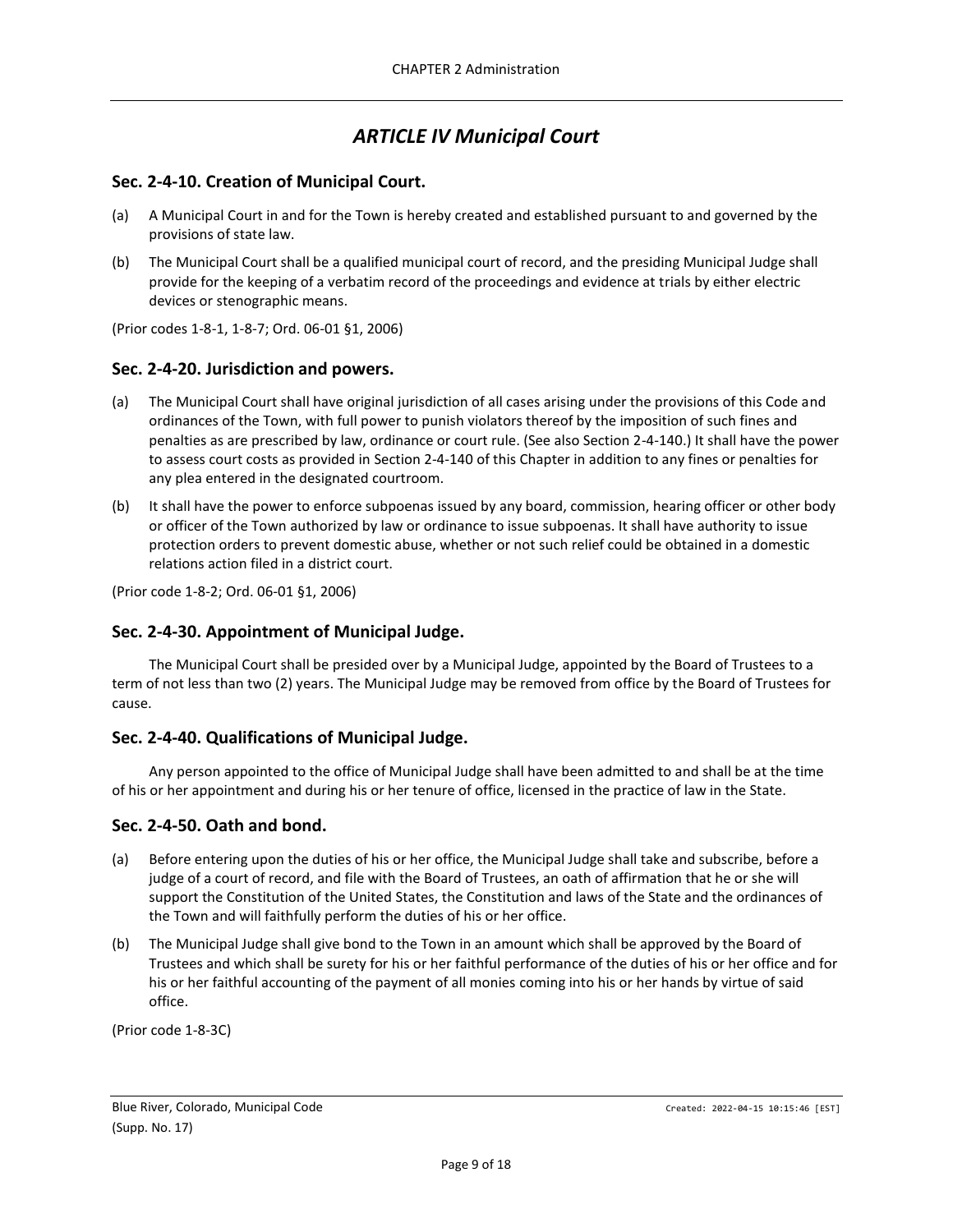## <span id="page-9-0"></span>**Sec. 2-4-60. Compensation of Judge.**

The Municipal Judge shall receive an annual salary of six thousand five hundred dollars (\$6,500.00), which salary shall be payable monthly commencing April 1, 2008.

#### <span id="page-9-1"></span>**Sec. 2-4-70. Duties of Judge.**

The presiding Municipal Judge shall supervise and direct the Municipal Court's operation and shall perform no other duties during the hours when Court is in session except as may be approved by the Board of Trustees.

#### <span id="page-9-2"></span>**Sec. 2-4-80. Additional judges.**

The Board of Trustees may appoint additional judges for such terms as necessary as may be needed to transact the business of the Municipal Court or to preside in the absence of the presiding Municipal Judge.

#### <span id="page-9-3"></span>**Sec. 2-4-90. Court Clerk.**

- (a) Appointment. The presiding Municipal Judge, after approval by the Board of Trustees, may appoint a person to serve as Court Clerk whose duties shall be those designated by law, by court rule or by the presiding Municipal Judge. The Municipal Judge may also act as Court Clerk in accordance with state statutes.
- (b) Salary and bond.
	- (1) The compensation of the Clerk shall be an annual salary of seven thousand two hundred dollars (\$7,200.00), which shall be payable monthly effective as of July 1, 2007.
	- (2) The Court Clerk shall post a bond as required in Section 2-3-30 of this Chapter.
- (c) Monies collected. The Court Clerk shall file monthly reports with the Town Clerk of all monies collected, either by fines or otherwise, and shall, on the last day of each month, pay to the Town Treasurer all such monies.

(Prior code 1-8-4; Ord. 06-01 §1, 2006; Ord. 08-01 §2, 2008; Ord. 08-04 §1, 2008)

## <span id="page-9-4"></span>**Sec. 2-4-100. Sessions generally.**

- (a) There shall be regular sessions of the Municipal Court for the arraignment of defendants, the trial of cases and such other matters and proceedings as the business of the Court may require. Such sessions shall be conducted no less frequently than once per month and shall be open to the public.
- (b) The Municipal Court shall be open during such hours as are set by the presiding Municipal Judge with the advice and consent of the Board of Trustees; provided, however, that the Court shall be closed on weekends and local, state and national holidays, except for extraordinary sessions.
- (c) Suitable court facilities cannot be provided within the Town; therefore, the presiding Municipal Judge may establish by court rule such facilities at any location within the County which may be in reasonable proximity to the Town.
- (d) Where the nature of the case is such that it would be in the best interest of justice to exclude persons not directly connected with the proceedings, the Municipal Judge may order that the courtroom be cleared.

(Prior code 1-8-6; Ord. 06-01 §1, 2006)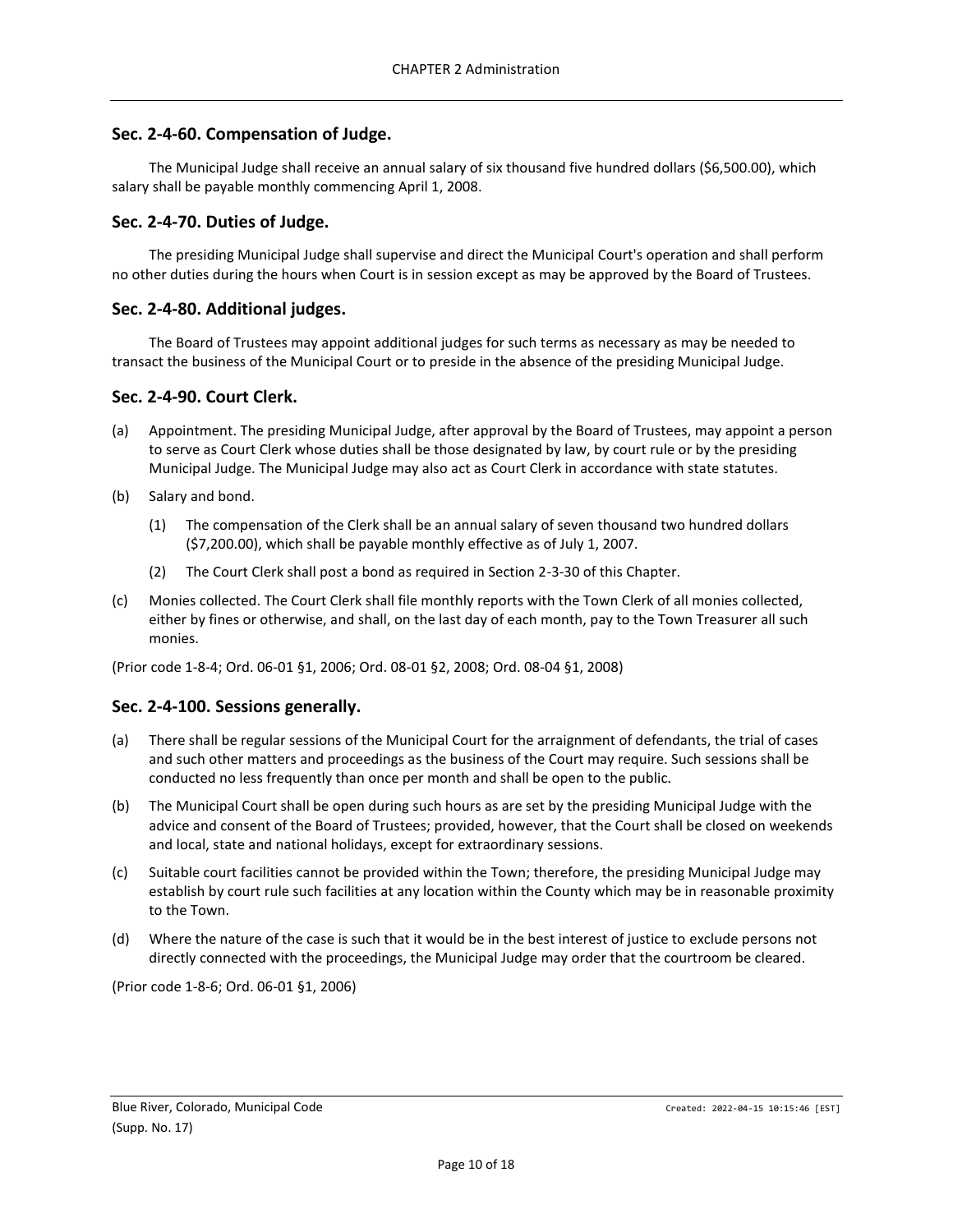## <span id="page-10-0"></span>**Sec. 2-4-110. Rules of procedure.**

The procedures of the Municipal Court shall be in accordance with the Colorado Municipal Court Rules of Procedure as promulgated by the Colorado Supreme Court. In addition to other powers, the presiding Municipal Judge shall have full power and authority to issue local rules of procedure and regulations for conducting the business of the Municipal Court not inconsistent with any rules of procedure adopted by the Colorado Supreme Court.

## <span id="page-10-1"></span>**Sec. 2-4-120. Failure of person to respond to process.**

- (a) In all cases where a person is summoned as a juror or as a witness to the Municipal Court and fails to attend at the time and place appointed, the Municipal Court may issue a citation for the appearance of such juror or witness so failing to attend and direct such person to show cause why he or she should not be punished for contempt of court. Upon a satisfactory excuse being made, the Municipal Court may discharge such person and release any bond posted pursuant thereto.
- (b) In all cases where a person is summoned to appear at the Municipal Court or ordered to appear by the Municipal Judge, it is unlawful for such person to fail to appear at the time and place so ordered.

(Prior code 1-8-9)

#### <span id="page-10-2"></span>**Sec. 2-4-130. Contempt power.**

The Municipal Court shall have power to compel attendance at sessions of court and to punish contempt of court by fine. When the Court finds any person to be in contempt, the Court may vindicate its dignity by imposing on the contemnor a fine not to exceed two thousand seven hundred dollars (\$2,700.00), as adjusted for inflation on January 1, 2018, and on January 1 of each year thereafter. In cases of indirect contempt, the alleged contemnor shall have all the rights, privileges, safeguards and protections of a defendant in a petty offense case, including but not limited to a formal written complaint, arraignment and trial.

#### <span id="page-10-3"></span>**Sec. 2-4-140. Court costs.**

- (a) The Municipal Court is hereby authorized to increase court costs charged to defendants found guilty after trial or plea to up to one hundred dollars (\$100.00) in the Court's sole discretion.
- (b) The Municipal Court is hereby authorized to make any adjustments or increases in fines assessed against defendants found guilty to such amounts approved by the presiding Municipal Judge in accordance with state law.
- (c) Nothing contained herein shall deprive the Municipal Judge of the authority to permit defendants to perform labor and service for the Town in lieu of paying all or part of the fines and costs imposed, under such terms and conditions as the Municipal Judge shall require; provided, however, that no defendant shall be ordered or required to participate in any work program. Instead, such work program alternative may be granted by the Municipal Judge only upon a defendant's voluntarily requesting participation therein.

(Prior codes 1-4-4, 1-8-8)

#### <span id="page-10-4"></span>**Sec. 2-4-150. Appeals.**

Appeals from the Municipal Court shall be in accordance with the practice and procedure provided by Section 13-10-116 et seq., C.R.S.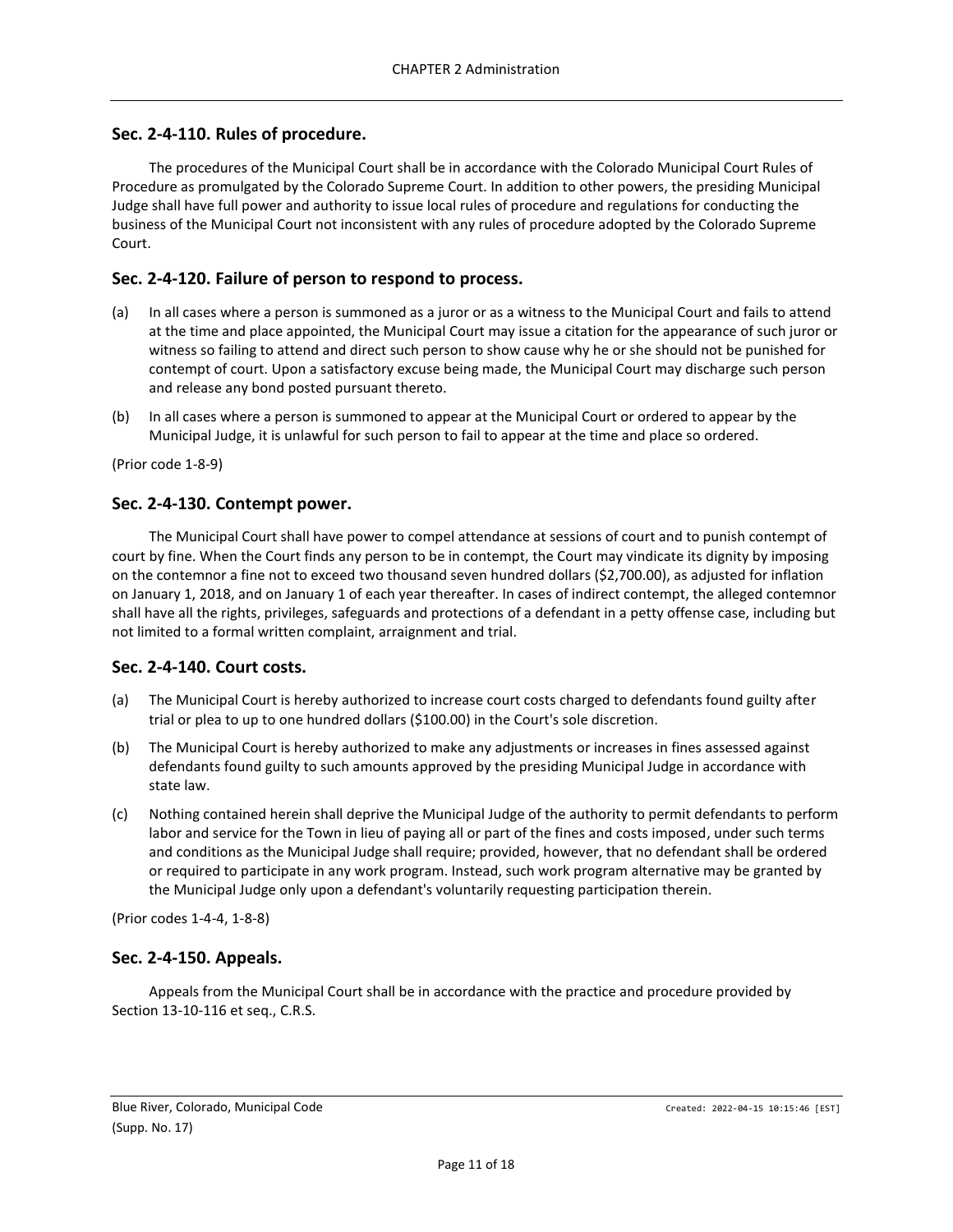### <span id="page-11-0"></span>**Sec. 2-4-160. Appropriations.**

<span id="page-11-1"></span>The Board of Trustees shall annually appropriate an amount sufficient to pay salaries and expenses incurred in connection with carrying out the provisions of this Chapter.

## *ARTICLE V Public Records<sup>1</sup>*

## <span id="page-11-2"></span>**Sec. 2-5-10. Policy.**

- (a) It is the policy of the Town that public records shall be open for inspection at reasonable times in accordance with the requirements of the Colorado Open Records Act, Part 2, Article 72, Title 24, C.R.S. ("CORA"), and in accordance with a Town CORA Policy to be adopted by the Town's custodian of records.
- (b) The Town Clerk shall adopt, promulgate and publish on the Town's website a Town CORA Policy that addresses at a minimum timeframes, fees and availability of public records for inspection in conformity with the requirements of CORA.
- (Ord. No. 2020-13, § 1, 7-21-2020)

#### <span id="page-11-3"></span>**Sec. 2-5-20. Custody; inspection.**

The Town Clerk is the custodian of all records which are maintained by the Town.

<span id="page-11-4"></span>(Ord. No. 2020-13, § 1, 7-21-2020)

## *ARTICLE VI Planning and Zoning Commission<sup>2</sup>*

#### <span id="page-11-5"></span>**Sec. 2-6-10. Establishment and purposes.**

- (a) There is hereby established a Planning and Zoning Commission for the Town.
- (b) The purposes of the Planning and Zoning Commission are as follows:
	- (1) To serve as the municipal planning commission in accordance with Article 23, Title 31, C.R.S.
	- (2) To serve as the municipal zoning commission in accordance with Section 31-23-306, C.R.S.
	- (3) To serve as a board of adjustment in accordance with Section 31-23-307, C.R.S.
	- (4) To serve as the board of appeal or board of review as may be contemplated or required by any Townadopted building or safety code.

(Ord. No. 2020-09, § 1, 8-18-2020)

 $1$ Editor's note(s)—Ord. No. 2020-13, § 1, adopted July 21, 2020, repealed former Art. V, §§ 2-5-10—2-5-50, and enacted a new Art. V, §§ 2-5-10 and 2-5-20, as set out herein. The former article pertained to similar subject matter and derived from the prior code, §§ 1-10-1-1-10-4; and Ord. 06-01, § 1, adopted 2006.

<sup>&</sup>lt;sup>2</sup>Editor's note(s)—Ord. No. 2020-09, § 1, adopted August 18, 2020, repealed former Art. VI, §§ 2-6-10—2-6-120, and enacted a new Art. VI, §§ 2-6-10—2-6-90, as set out herein. The former article pertained to similar subject matter and derived from Ord. 05-01, §§ 1, 2, adopted 2005; and Ord. 05-05, § 2, adopted 2005.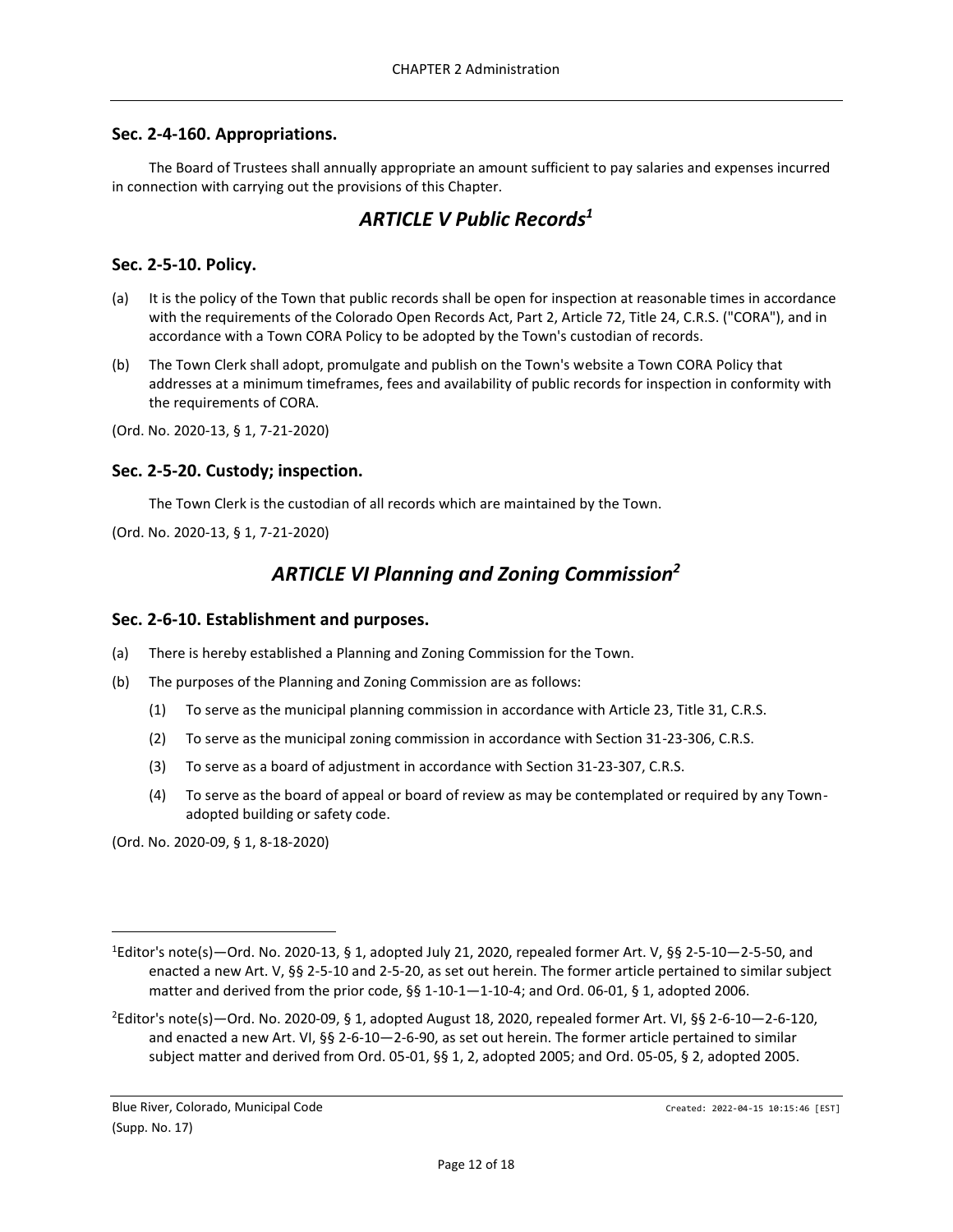#### <span id="page-12-0"></span>**Sec. 2-6-20. Definitions.**

Certain terms as used in this Chapter are defined in this Section.

*Commission* means the Planning and Zoning Commission of the Town.

(Ord. No. 2020-09, § 1, 8-18-2020)

#### <span id="page-12-1"></span>**Sec. 2-6-30. Membership and board liaison.**

- (a) The Planning and Zoning Commission shall be comprised of seven (7) members. Members shall be selected by the Board of Trustees pursuant to a selection method deemed acceptable by a majority of the Board. In accordance with Section 31-23-203(2), C.R.S., all members of the Planning and Zoning Commission shall be bona fide residents of the Town and, if any member ceases to reside in the Town, his or her membership on the Commission shall automatically terminate and a vacancy shall be declared.
- (b) The Board of Trustees may appoint a trustee to serve as a non-voting liaison to the Planning and Zoning Commission. Although not a member of the Commission, the liaison may participate in the consideration of any and all matters pending before the Commission and shall provide input and direction concerning Town policies and regulations. The term of such liaison appointment and the removal of the liaison shall be subject to the discretion of the Board of Trustees provided that an appointment shall automatically expire upon the expiration of the Board office of the appointed trustee. The Board of Trustees may remove a liaison, appoint a new liaison, or otherwise direct the liaison in the performance of the liaison's duties at the Board's discretion.

(Ord. No. 2020-09, § 1, 8-18-2020)

#### <span id="page-12-2"></span>**Sec. 2-6-40. Terms.**

- (a) Except for the initial resetting of terms to create staggered terms of members as provided in subsection (b) below and except for terms resulting from the filling of a vacancy as provided in Section 2-6-50(d), each member of the Commission shall be appointed to serve a term of four (4) years. Such term shall commence on January 1 of a year and shall terminate on the December 31 immediately preceding the fourth anniversary of the date of the commencement of the appointment.
- (b) On December 31, 2020, the Planning and Zoning Commission shall be reorganized in order that the Board of Trustees may create staggered terms through the reappointment of former members and/or the appointment of new members to the Commission. In November or December of 2020, the Board of Trustees shall select and appoint: (i) three (3) members to each serve a two-year term commencing January 1, 2021, and terminating on December 31, 2022; and (ii) four (4) members to each serve a four-year term commencing January 1, 2021 and terminating on December 31, 2024. Upon the termination of these initial terms, all future appointed members shall serve a four-year term as provided in subsection (a) above.

In order to fill the initial terms of the reorganized Planning and Zoning Commission described in (b) above which terms commence on January 1, 2021:

(1) The Board shall retain and reappoint the three (3) current members who will not have fully served their currently appointed terms of office as of December 31, 2020. Each of the three (3) current members shall be appointed to new two-year terms commencing January 1, 2021 and terminating on December 31, 2022. In the event that a current member who will not have fully served their currently appointed terms of office as of December 31, 2020 is not interested in reappointment, the Board shall appoint a person to serve the two-year term in the same manner as four-year terms provided in (3) below; and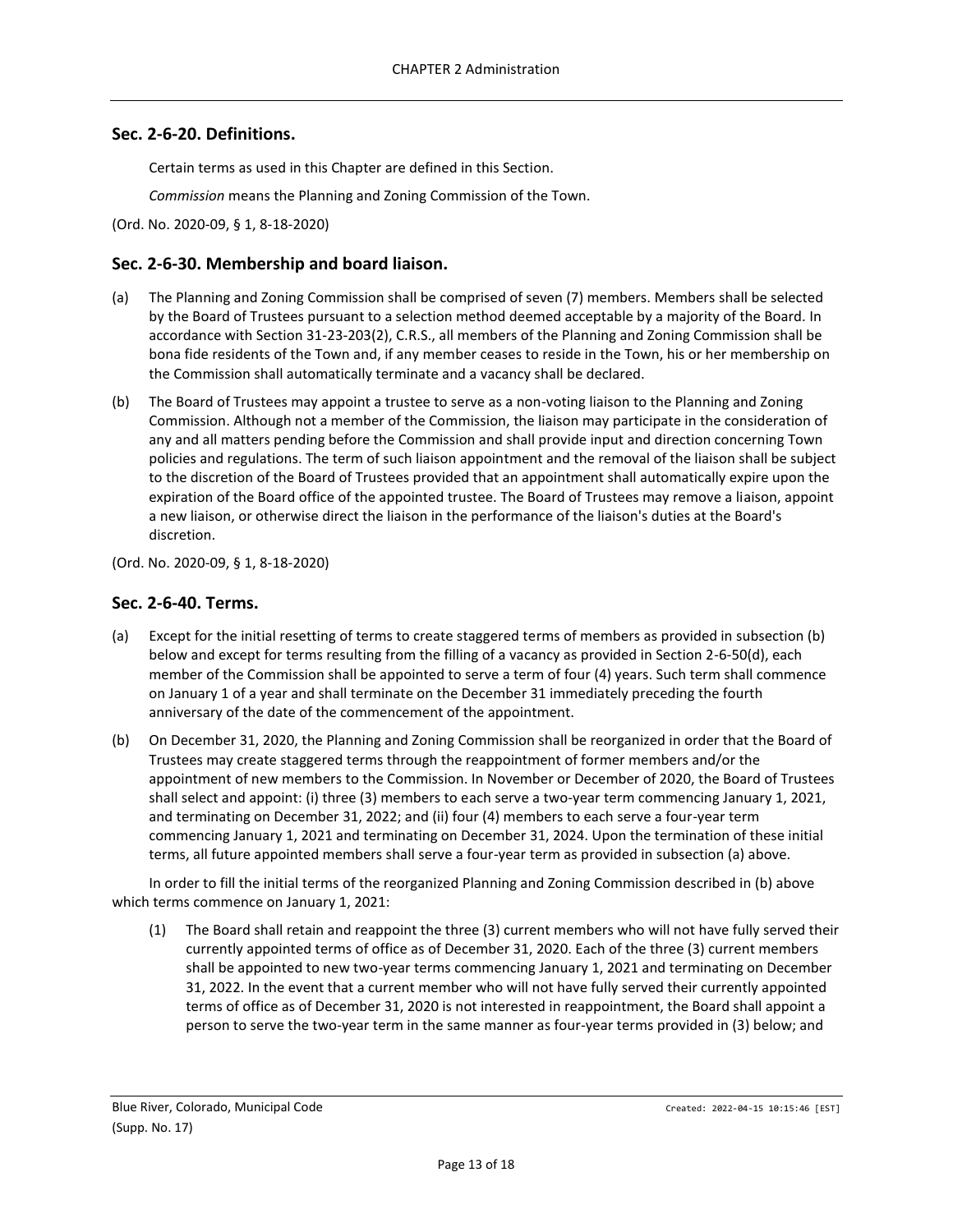- (2) The Board shall encourage current members whose terms are scheduled to expire on December 31, 2020, to reapply for the Commission and, in addition, the Board shall cause the openings of positions on the Planning and Zoning Commission to be publicly advertised in order to solicit possible interest in service from the general public; and
- (3) From a pool of applicants that includes interested current members whose terms expire on December 31, 2020, and any other qualified applicants for the Commission, the Board shall appoint four (4) persons to serve four-year terms, such terms commencing on January 1, 2021; and, in addition, the Board shall appoint persons to fill any positions not accepted by an existing member pursuant to (1) above.
- (c) No member may serve more than two (2) consecutive terms. A "term" shall include: (i) a four-year term; (ii) a two-year term as provided in subsection (b) above; (iii) a partial term that created a vacancy as provided in Section 2-6-50(b); (iv) a partial term served through the filling of a vacancy provided by Section 2-6-50(d); and (v) any term or portion of a term served by a member during the period of January 1, 2015 and December 31, 2020. A member having served two (2) consecutive terms shall not be eligible for a new appointment to the Commission for two (2) years following the last date of service on the Commission. Notwithstanding the forgoing, the Board of Trustees may reappoint a member to a third consecutive term where the Board determines that there are no other candidates deemed eligible and qualified by the Board for service on the Commission.
- (Ord. No. 2020-09, § 1, 8-18-2020)

#### <span id="page-13-0"></span>**Sec. 2-6-50. Vacancies and removal.**

- (a) Membership on the Commission is deemed at-will and a member of the Commission may be removed by the Board of Trustees for any or no reason.
- (b) A vacancy on the Planning and Zoning Commission shall occur whenever a member of the Commission is removed by the Board of Trustees, dies, resigns, becomes incapacitated or is otherwise unable or unwilling to perform his or her duties for a period of ninety (90) days, or ceases to reside within the Town.
- (c) A member's failure to attend three (3) or more Commission meetings during a twelve-month period shall be reported to the Board of Trustees by the Commission Chairperson.
- (d) In the event a vacancy occurs, the Board of Trustees shall appoint a successor to fill the vacancy and serve the remainder of the term of the former member.

(Ord. No. 2020-09, § 1, 8-18-2020)

#### <span id="page-13-1"></span>**Sec. 2-6-60. Organization.**

The Commission shall select its own Chairperson and a Vice Chairperson from among its members. The Chairperson or, in his or her absence, the Vice Chairperson shall be the presiding officer of all Commission meetings. In the absence of both the Chairperson and the Vice Chairperson from a meeting, the members present shall appoint a member to serve as acting Chairperson at the meeting.

(Ord. No. 2020-09, § 1, 8-18-2020)

#### <span id="page-13-2"></span>**Sec. 2-6-70. Meeting location.**

All meetings of the Planning and Zoning Commission shall be held at the Blue River Town Hall unless otherwise approved by the Town Manager.

(Ord. No. 2020-09, § 1, 8-18-2020)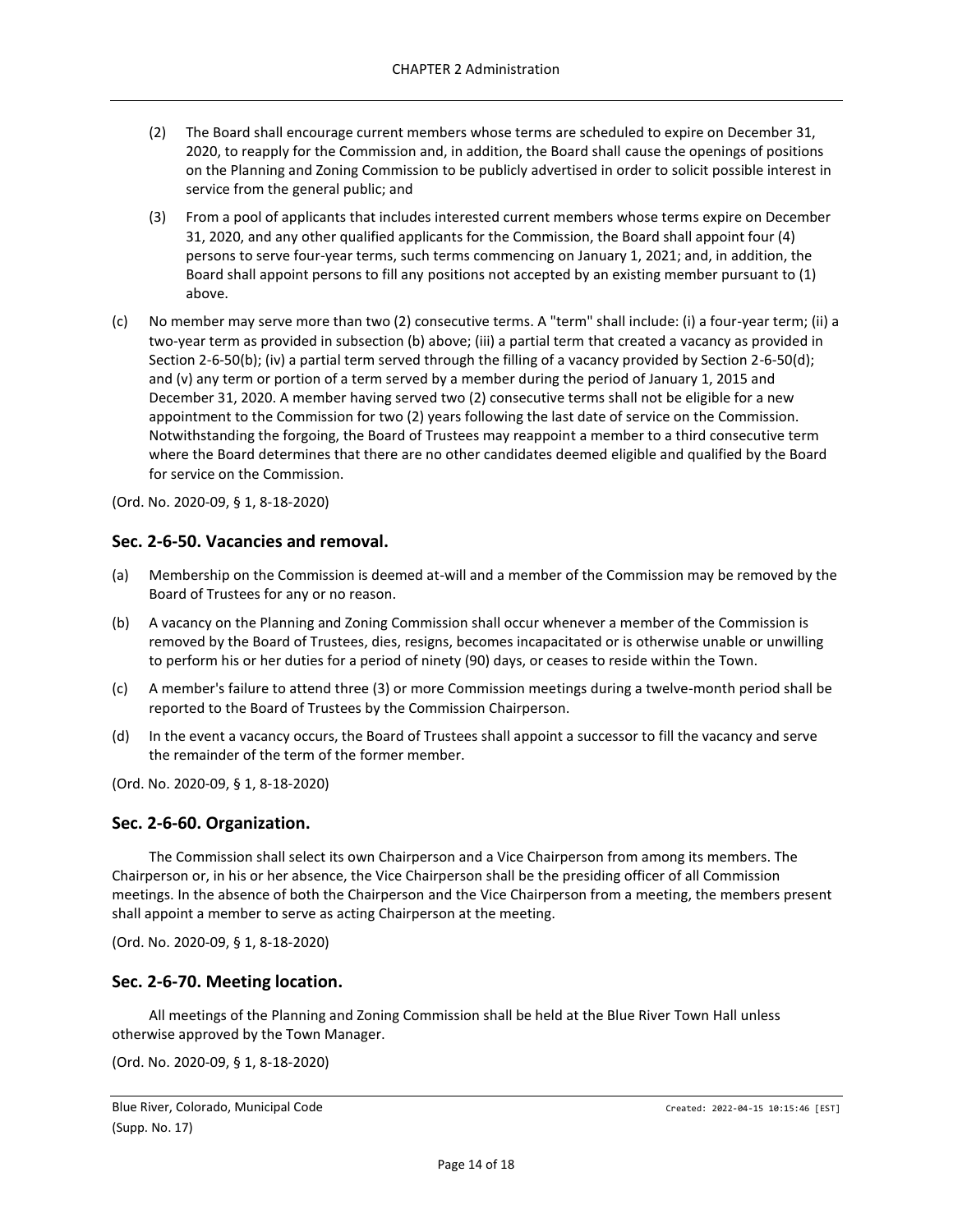### <span id="page-14-0"></span>**Sec. 2-6-80. Duties of the Commission.**

The Planning and Zoning Commission shall have the following functions and duties:

- (1) To make and recommend to the Board of Trustees plans for the physical development of the Town, including any areas outside its boundaries, subject to the approval of the legislative or governing body having jurisdiction thereof, which in the Commission's judgment relate to the planning of the Town.
- (2) To make recommendations to the Board of Trustees or to render final decisions on such matters delegated to the Planning and Zoning Commission by Chapters 16 (Zoning), 17 (Subdivision), and 18 (Building Code) of this Municipal Code.
- (3) To review and recommend to the Board of Trustees desirable or necessary modifications to Chapters 16, 17, and 18 of this Municipal Code.
- (4) To hear and decide appeals from and review any order of any administrative official charged with the enforcement of the Town's zoning or subdivision regulations as such authority may be delegated to the Commission by the Municipal Code and Section 31-23-307, C.R.S.
- (5) To hear and decide appeals from decisions of the Building Official pursuant to Chapter 18 of this Municipal Code.
- (6) To consider any other matters pertaining to the Commission as provided by law, resolution or ordinance, to act in an advisory capacity to the Board of Trustees when so requested, and to perform all other powers and duties authorized and required by ordinance or state law.

(Ord. No. 2020-09, § 1, 8-18-2020)

#### <span id="page-14-1"></span>**Sec. 2-6-90. Authority to promulgate bylaws and forms.**

- (a) The Commission is authorized to promulgate and approve bylaws to govern the Commission's performance of its duties and the conduct of Commission meetings. Bylaws shall not conflict with any provisions of the Municipal Code and shall be subject to review and comment by the Town Manager and Town Attorney prior to promulgation for the purpose of ensuring conformance with applicable laws, policies, and practices of the Town. A copy of any promulgated bylaws and any bylaw amendment shall be promptly provided to the Board of Trustees after Commission approval and the Board may, at its discretion and after consultation with the Commission Chairperson, repeal, modify, or amend the bylaws.
- (b) In consultation with the Town Manager, the Commission may promulgate forms, checklists, and other materials deemed reasonably necessary by the Commission to administer, implement and supplement the purposes, powers, and duties assigned or delegated to the Commission by this Municipal Code. Such forms shall not modify, alter, amend, or repeal any provision of this Municipal Code. A copy of any promulgated form shall be promptly provided to the Board of Trustees after Commission approval and the Board may, at its discretion and after consultation with the Commission Chairperson, repeal, modify, or amend the form.

(Ord. No. 2020-09, § 1, 8-18-2020)

## <span id="page-14-2"></span>**Sec. 2-6-100. Effective date of Planning and Zoning Commission decision.**

(a) Recommendations and advisory decisions. Recommendations or advisory decisions of the Planning and Zoning Commission that are subject to later consideration or review and a final decision by the Board of Trustees in accordance with the Municipal Code shall be effective at the time of the recommendation or decision.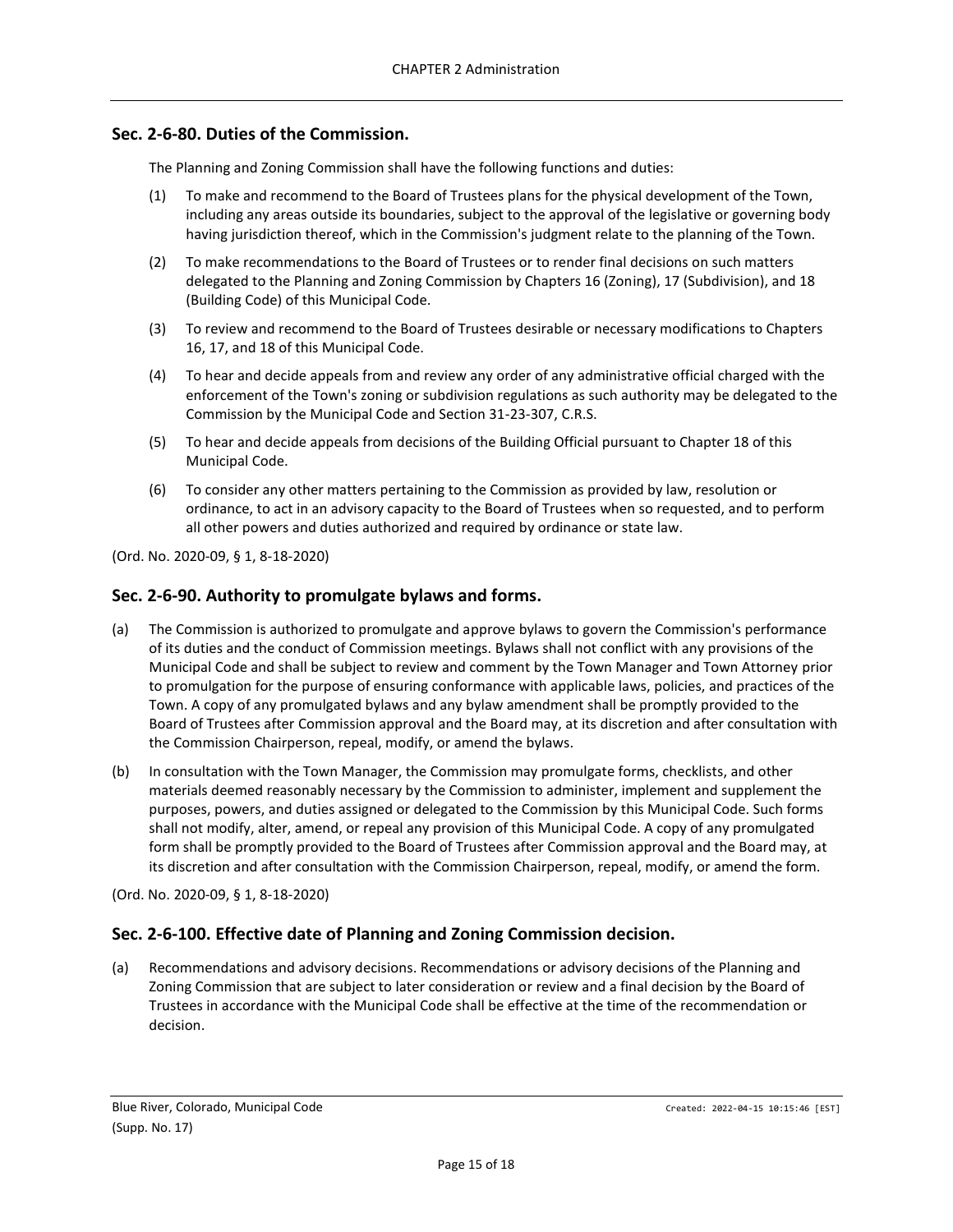- (b) Final decisions. Decisions of the Planning and Zoning Commission concerning an application for development or improvement of property which decision is final and subject to appeal to the Board of Trustees in accordance with the Municipal Code shall be deemed effective six (6) days following the date of the decision provided that no appeal is submitted pursuant to Section 2-6-110. During such six-day period, no building or other permit or authorization concerning the development or improvements that are the subject of the Commission's decision shall be issued by the Town and, if issued in error, shall not be effective and may be revoked.
- (c) Zoning variances. Decisions of the Planning and Zoning Commission concerning an application for variance as provided by Article 11 of Chapter 16 (zoning variances) shall be effective immediately upon execution of a Commission Resolution granting or denying the variance and shall not be subject to an appeal as provided by Section 2-6-110. Appeals of a zoning variance decision shall be available in accordance with state law.

(Ord. No. 2021-05, § 1, 2-16-2021)

## <span id="page-15-0"></span>**Sec. 2-6-110. Appeal of final Planning and Zoning Commission decision.**

- (a) This Section shall apply only to final decisions of the Planning and Zoning Commission as set forth in Section 2-6-100. This Section shall not apply to recommendations, advisory opinions, or to decisions to grant to deny a variance as provided by Article 11 of Chapter 16 (zoning variances).
- (b) An appeal of a final decision issued by the Planning and Zoning Commission may be brought to the Board of Trustees in accordance with this section by any person that sufficiently alleges in accordance with Colorado law: (1) a legally recognized injury-in-fact from the decision to be reviewed; and (2) such alleged injury is to a legally protected interest.
- (c) A complete and timely filing of a notice of appeal and the processing to conclusion of such appeal evidenced by the issuance of a decision by the Board of Trustees pursuant to this Section is a jurisdictional prerequisite to the further right of appeal under Rule 106(a)(4) of the Colorado Rules of Civil Procedure.
- (d) An appeal requires strict conformance with the following process:
	- (1) Within five (5) business days of the date of the Planning and Zoning Commission decision, the party seeking appeal (the "appellant") shall submit to the Town a timely and complete notice of appeal. Submission of the notice of appeal shall be made by physical delivery to the Town Manager or, as an alternative to physical delivery, the notice of appeal may be transmitted by electronic mail if addressed to both the Town Manager and the Mayor at electronic mail addresses available on the Town's official website. To be deemed timely and complete, a notice of appeal shall include:
		- a. The name, telephone number, and electronic mail contact information for the appellant, an explicit demand for appeal, the name or title associated with the application, the date of the Planning and Zoning Commission's decision, and a description of the general errors, grounds, or reasons supporting the appeal;
		- b. A statement setting forth the specific basis for an injury-in-fact and a legally protected interest which basis would confer upon the appellant the standing or legal right of appeal as required by Section 2-6-110(a) and the law of the State of Colorado.; and
		- c. Full payment of any Town-imposed appeal fee established by the Town Manager as reasonably related to the cost of providing notice and conducting a hearing. Such fee is non-refundable.
	- (2) The Town Manager, in consultation with the Town Attorney, shall determine whether a submitted notice of appeal is timely and complete. The appellant shall be promptly notified by the Town Manager of such determination.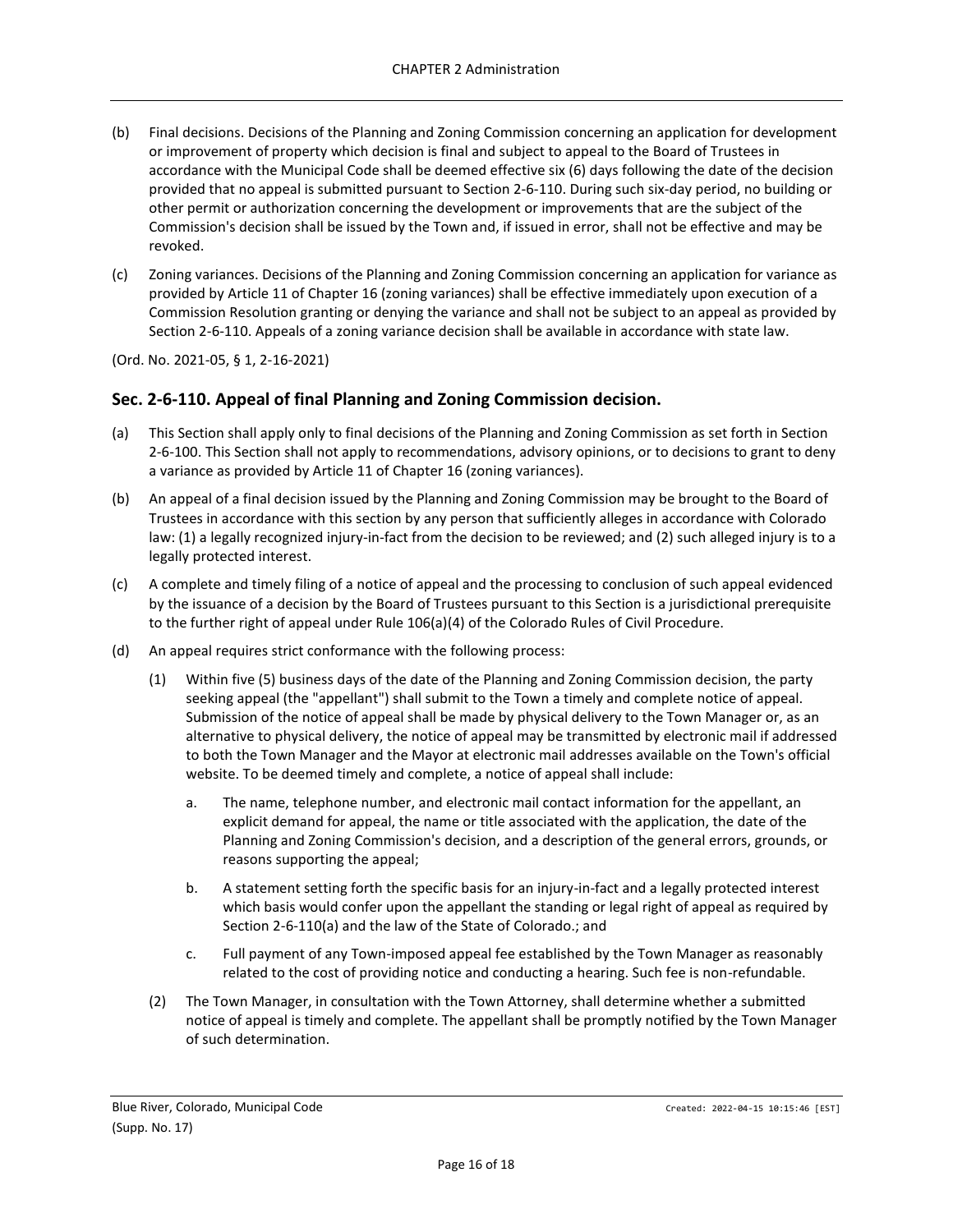- (3) Failure to timely submit a complete notice of appeal shall be deemed a failure to submit an appeal and a failure to meet the jurisdictional prerequisite for further right of appeal under Rule 106(a)(4) of the Colorado Rules of Civil Procedure.
- (4) Upon receipt of a timely and complete notice of appeal:
	- a. No building permits or other Town authorizations or approvals shall be issued for the development or the improvements that are the subject of the appeal of the Planning and Zoning Commission decision until the conclusion of the appeal.
	- b. The Town Manager shall schedule the appeal to be considered by the Board of Trustees at the Board's earliest available opportunity and with sufficient time to meet applicable notice requirements. Such date of appeal shall not to exceed sixty (60) days following the Planning and Zoning Commission final decision.
	- c. The Town Manager shall cause to be prepared and published and/or posted public notice of the appeal and the scheduled appeal hearing. Such notice shall comply with the same notice requirements applicable to the original hearing of the matter before the Planning and Zoning Commission.
	- d. The Town Manager shall cause the record of the Planning and Zoning Commission proceeding to be prepared and distributed to the Board of Trustees together with the notice of appeal and any materials or documents submitted by the applicant, the appellant, or other interested parties.
- (5) At the scheduled date and time of the Board of Trustees' consideration of the appeal:
	- a. The Town Manager and/or the Town Attorney shall present general information concerning the original application, the appeal, and the development or the improvements that comprise the subject of the appeal.
	- b. The Board of Trustees shall conduct a quasi-judicial, de novo, $3$  public hearing on the appeal. The applicant, appellant (if not the applicant), and all interested parties shall be provided a reasonable opportunity to address the Board of Trustees in accordance with any adopted rules of procedure or practices of the Town.
	- c. The Board of Trustees shall render a final decision on the application subject to appeal. Such decision may, at the Board's option, be evidenced by a resolution or other form of written decision. The Board of Trustee's decision shall not be subject to further appeal pursuant to this section and further appeal shall be available pursuant to Rule 106(a)(4) of the Colorado Rules of Civil Procedure or other available judicial process or procedure.
- (6) During the pendency of an appeal, the Town shall suspend the effective date of the Planning and Zoning Commission's decision pending the final decision of the Board of Trustees.
- (7) The date of the final decision for purposes of judicial review pursuant to Rule 106(a)(4) of the Colorado Rules of Civil Procedure or other available judicial process or procedure shall be the date of the Board of Trustee's final decision on appeal.
- (8) In the event of a withdrawal of the appeal by the appellant prior to the issuance of a final decision on appeal by the Board of Trustees, the Planning and Zoning Commission's original decision shall be deemed the final decision on the matter effective as of the date of the Planning and Zoning Commission's original decision.

<sup>3</sup>*De novo* means that the proceeding will be treated as a completely new matter as if it had not been previously heard or decided.

Blue River, Colorado, Municipal Code Created: 2022-04-15 10:15:46 [EST] (Supp. No. 17)